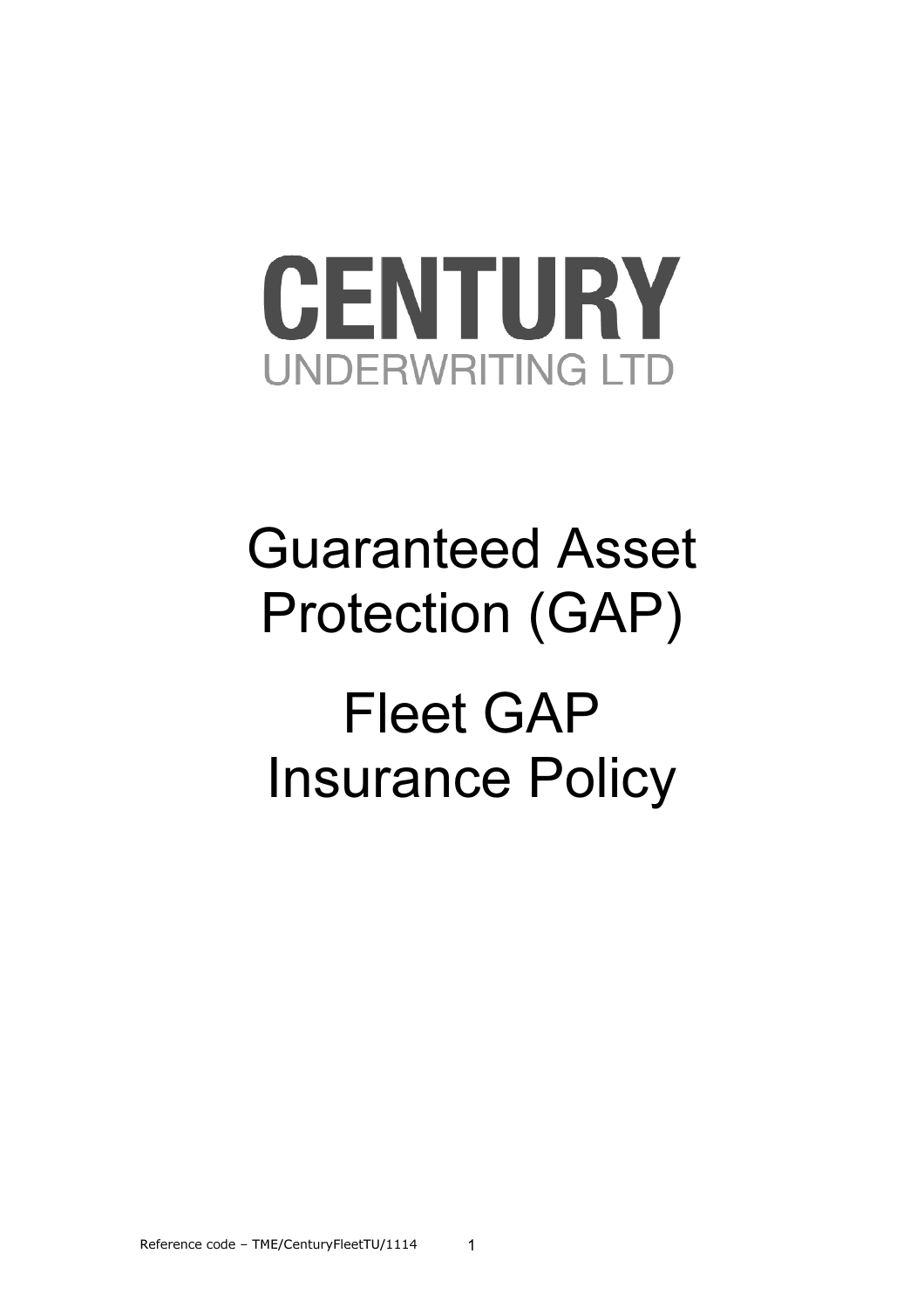# **Contents** Page

# Definition Page 3 Introducing your Fleet GAP policy **Page 6** Page 6 Making a claim **Page 7** Our customer-care policy example of the control of the Page 7 Regulation **Page 8** Your Fleet GAP cover **Page 9** What we will not cover **Page 9** General exceptions under this policy example of the Page 10 Conditions that apply to this policy **Page 11** and the Page 11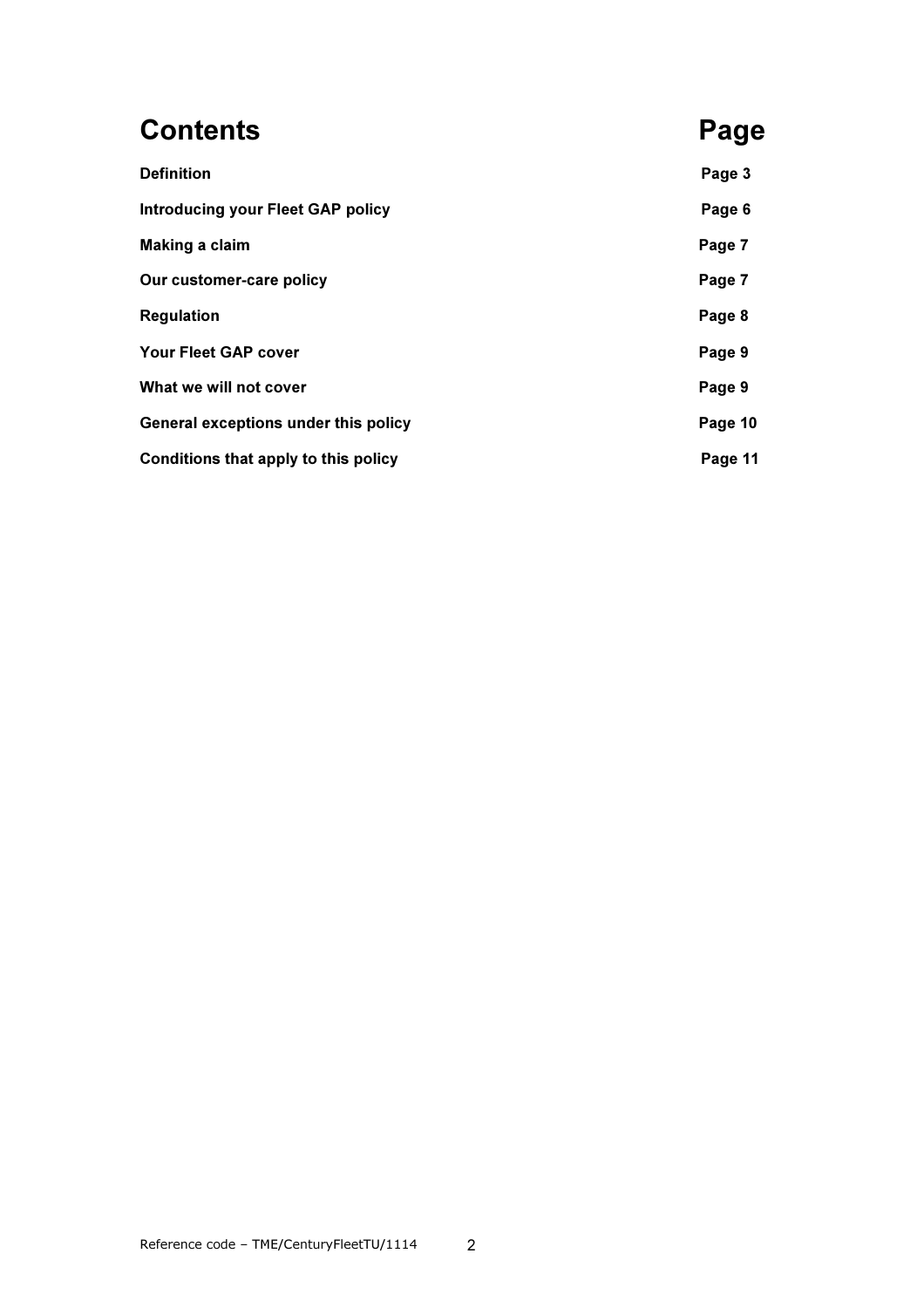# **Definitions**

Whenever the following words or expressions appear in bold in your policy they have the meaning given below.

#### Accident management company

A company instructed by you to recover your losses from a third party in circumstances of a non fault motor accident.

#### Acts of terrorism

Any act that the government of the United Kingdom considers to be an act of terrorism. The use of or threat of action, force or violence by any person or group of people acting alone or on behalf of any organisation or government for political, religious, ideological or similar beliefs. This includes trying to influence any government or intimidate the public.

#### Administrator

Jackson Lee Underwriting, The Estate Office, Berry Pomeroy, Shadrack, Totnes, Devon, TQ9 6LR.

#### Agent

The party, person or company who has arranged this insurance on **your** behalf.

#### Category A, B, C, D, or F

A vehicle registered with the DVLA as a **total loss** on a **motor insurer** car accident report, as per the United Kingdom Insurance total loss categories:

Category A: Vehicle must be crushed, including all spare parts.

Category B: Vehicle from which spare parts may be salvaged, however the bodyshell should be crushed and the vehicle should never return to the road.

Category C: An extensively damaged vehicle which a motor insurer has decided not to repair, however it could be repaired and returned to the road.

Category D: The damaged vehicle which a **motor insurer** has decided not to repair, however it could be repaired and returned to the road.

Category F: Vehicle damaged by fire, which a motor insurer has decided not to repair.

#### Early settlement amount

The amount required to settle the finance agreement at the date of total loss excluding any amount carried over from a previous finance agreement, any insurance premiums, additional interest charges, rebates, discounts, incentives and cash backs, arrears, title discharge fees, and any other financed amount not relating specifically to the purchase price of your vehicle.

#### Endorsement(s)

Statements, found in **your Schedule**, that either show changes to the terms of **your** policy or terms that apply specifically to you.

#### E.U.

Member countries of the European Union.

#### **Excess**

The first amount of any claim which you must pay if your vehicle is lost, stolen or damaged.

#### Finance agreement

The credit agreement between you and the finance company relating to the purchase price of your vehicle.

#### Finance company

An authorised United Kingdom finance company you have the finance agreement with relating to your vehicle.

#### GAP

Guaranteed Asset Protection.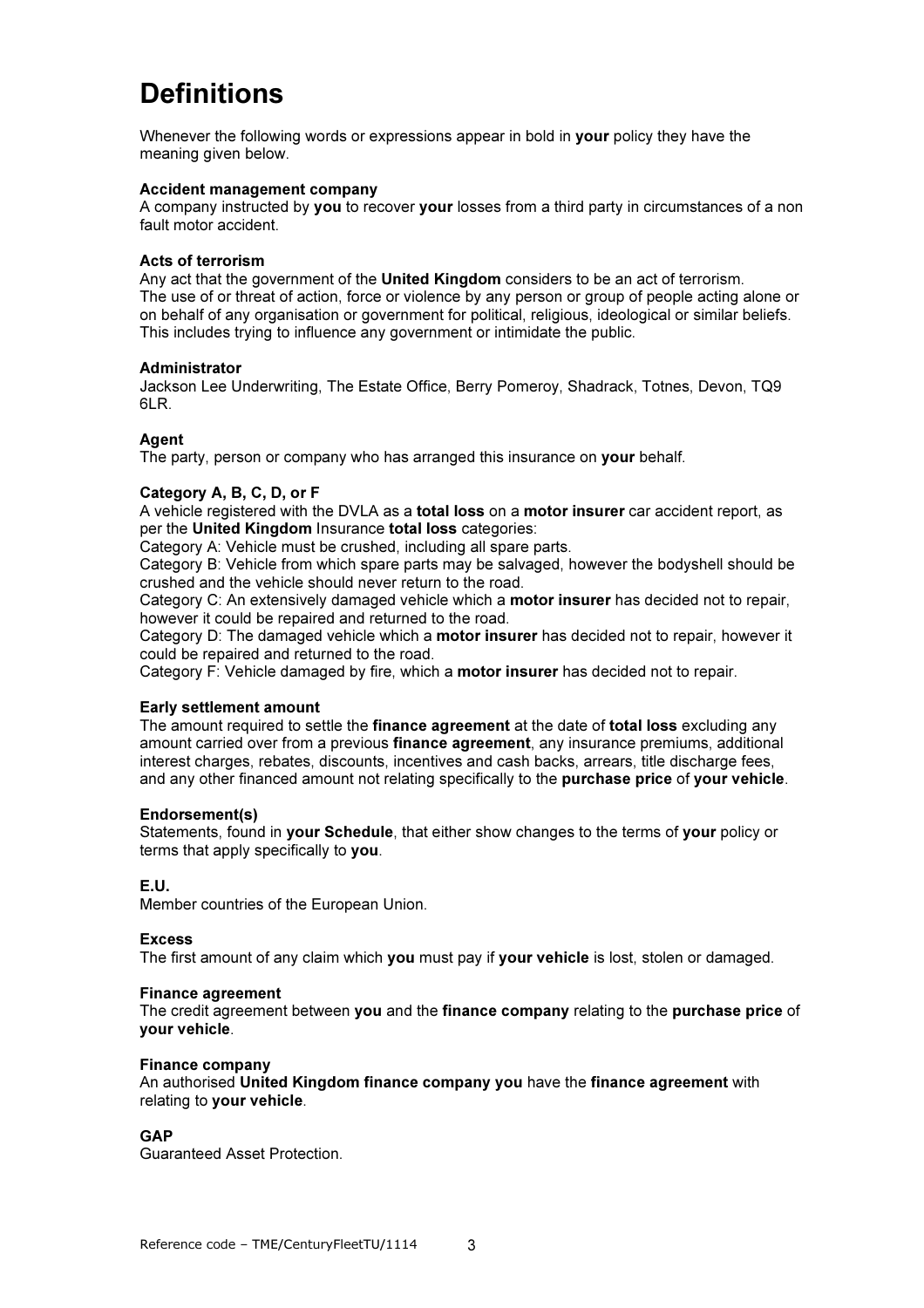#### Glass's Guide

An independent vehicle value guide published monthly by Glass's Information Services Limited, used by the insurance industry in assessing vehicular values.

If your vehicle is not shown in Glass's Guide we shall use the average retail price of three similar vehicles by reference to Glass's Guide, other trade publication and/or the internet.

#### Grey import

New vehicle destined for other markets outside the E.U. and are being brought in to the E.U. by parties outside the manufacturer's official distribution chain.

#### Insured value

The value of your vehicle excluding any contents as assessed by the insurer of the motor insurance policy or the accident management company at the date of the total loss.

It is a condition of this insurance cover that you do not accept a motor insurance settlement without first contacting the claim line on 0330 111 3093.

#### Lease agreement

The agreement between you and the Lease company for the use of your vehicle.

#### Lease company

The company with whom you have a lease agreement.

#### Market value

The market value based on Glass's Guide Retail Transacted value for a vehicle of the same make, model, trim level, recorded mileage as your vehicle at the date of total loss. There will be no value allowance for non standard fittings, other than a reduction should any non standard fittings be considered to have a detrimental effect on retail transacted value. We reserve the right to have an independent valuation undertaken should the specification not be available within Glass's Guide listings or it is suspected that the condition of your vehicle is such that this would affect the retail transacted value.

#### Motor insurance policy

A comprehensive motor insurance issued by an authorised United Kingdom motor insurer which insures against fire, theft and accidental damage to your vehicle and throughout the period of insurance. Please note: Motor Trade insurance policies of any type are excluded.

#### Motor Insurer(s)

The insurer of the motor insurance policy for your vehicle or a third party's insurer.

#### Motor insurance settlement

The money you receive from the motor insurance policy or from a third party through an accident management company following a total loss claim of your vehicle.

#### Negative equity

Any finance carried over from a previous vehicle or finance agreement.

#### Period of insurance

The period of time between the **start date** of this policy and the earliest of the following dates: 12 months from the start date of cover and for subsequent periods of 12 months that we agree to renew this insurance. Or for your vehicle(s) the period of time between the start date of this policy and the earliest of the following dates:

- the period as shown on your schedule;
- the vehicle reaches 10 years of age;
- the date on which your vehicle is repossessed by the finance company or lease company;
- the date your vehicle is declared a total loss;
- the date your vehicle is sold or transferred to a new owner.

#### Proposal

The document that records the information you gave us when you bought or renewed your policy and which your contract with us is based on.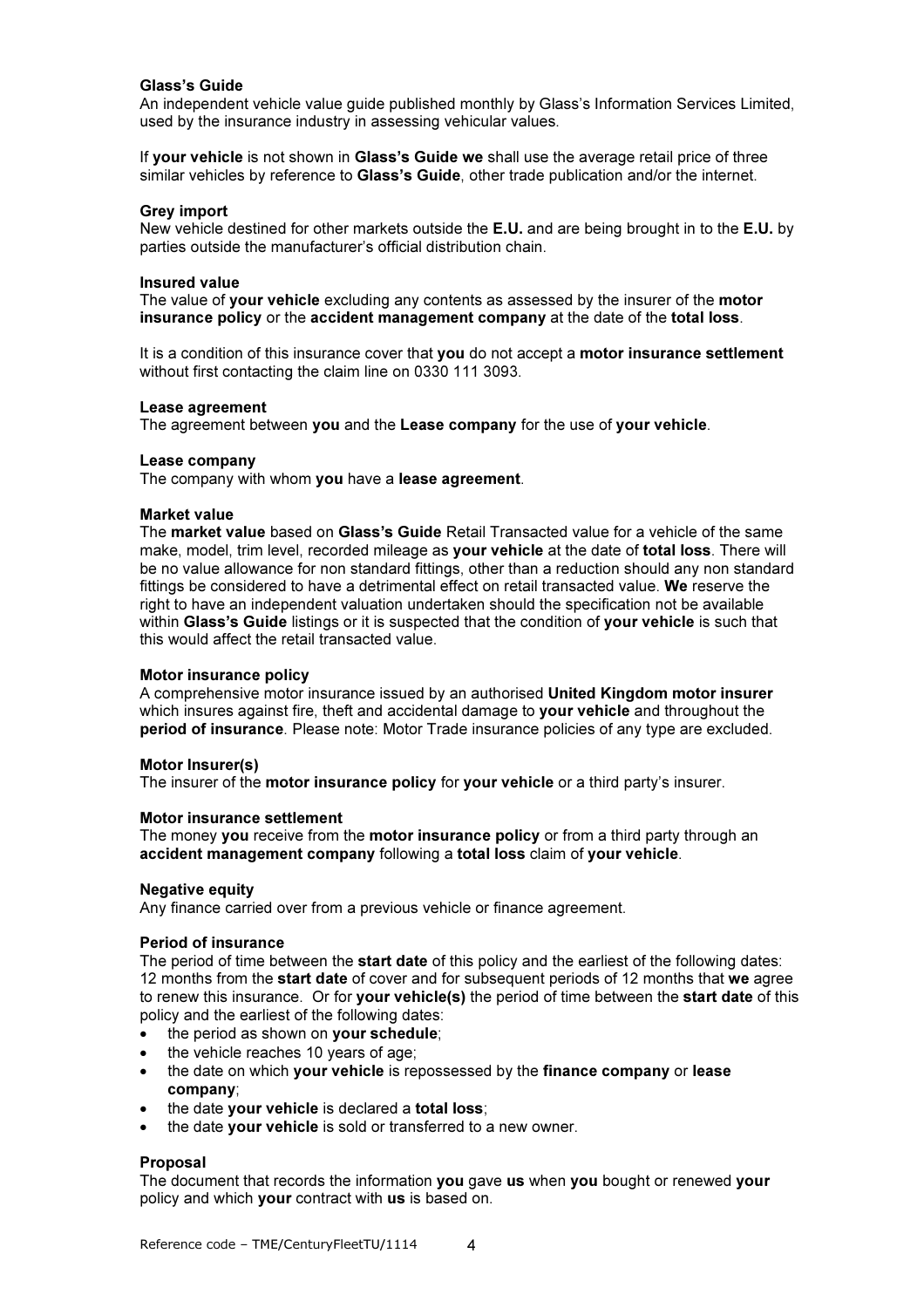#### Purchase price

The cost of your vehicle as confirmed in the net sales invoice, less any discount given for your vehicle. The net sales invoice will include factory fitted accessories, delivery for a new vehicle and up to a maximum of £1,500 for dealer fitted accessories, but excludes warranty charges, insurance premiums, new vehicle registration fees, number plates, fuel, paintwork protection applications, road fund licence arrears or negative equity transferred from a previous finance agreement.

#### Salvage value

The amount deducted by the insurer of the **motor insurance policy** from a **motor insurance** settlement, to enable you or the Lease company to keep ownership of your vehicle.

#### Schedule

The document that names you as the policyholder and sets out what this policy covers you for. We will replace your schedule whenever you make any changes to the policy while your insurance applies.

#### Start date

The date the insurance cover commences as shown on your schedule.

#### Sum insured

The maximum amount that can be claimed in total during the **period of insurance** as stated in the schedule.

#### Termination charge

The amount due to your lease company at the date of the total loss, less any rebates, refunds, arrears, maintenance charges, warranty charges, insurance premiums, road fund licence fee, number plates, fuel, paintwork protection applications, excess mileage charges, administration fees, loss of profits or recoverable VAT.

#### Territorial limits

England, Scotland, Wales, Northern Ireland, the Isle of Man, the Channel Islands, any other country that is a member of the European Union and any other country shown on an International Motor Insurance Card ("Green Card") indicating that cover is in force on the date of an incident that results in a total loss.

#### Total loss

You have claimed under the motor insurance policy or via an accident management company, your claim has been agreed, your vehicle has been forfeited (title of the vehicle transferred to the motor insurer) and a payment made following accidental damage, fire or theft that has rendered your vehicle beyond economic repair. We shall not regard your vehicle as a total loss where the motor insurer has offered to repair your vehicle but you have requested your claim to be dealt with on a total loss basis.

Please note: We will not cover any claim where you have received a new replacement vehicle or cash equivalent of a new replacement vehicle under the terms of the motor insurance policy in respect of the total loss of your vehicle. (The balance of this cover can be transferred to the replacement vehicle on request).

#### Total Loss Valuation

The motor insurers valuation of your vehicle less your motor insurance policy excess and excluding contents or any compensation for third party claims, personal injury, vehicle rental charges or any other out of pocket expenses.

Where the **total loss valuation** exceeds the market value of your vehicle, we reserve the right to use market value at the date of total loss, instead of the total loss valuation provided by the motor insurer.

#### United Kingdom

England, Scotland, Wales, Northern Ireland, the Isle of Man and the Channel Islands.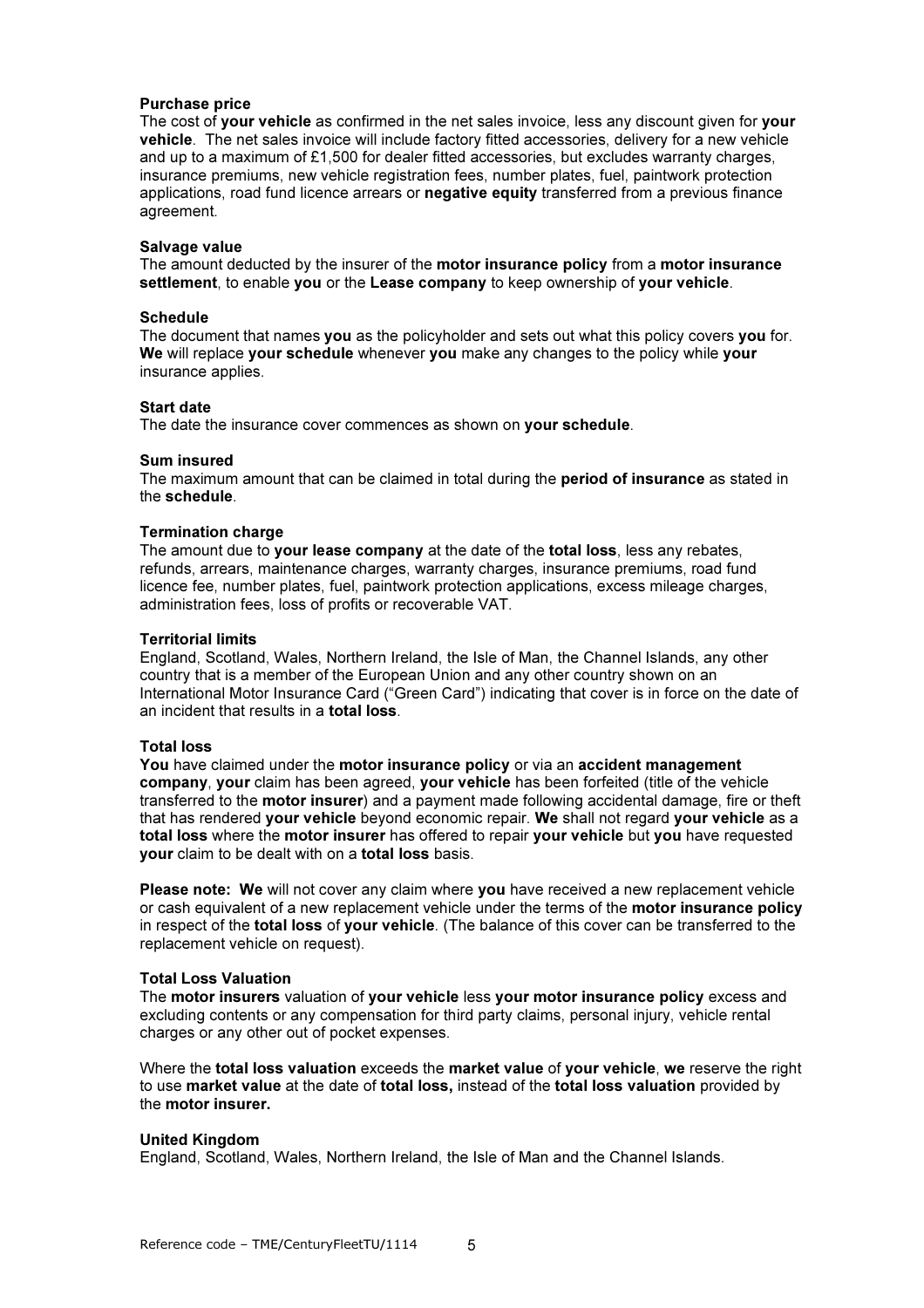#### Vehicle Schedule

The schedule of your vehicles covered under this policy.

#### We, us, our

Tokio Marine Kiln Insurance Limited, 20 Fenchurch Street, London EC3M 3BY.

#### You, your

The policyholder whose name is on the schedule or if an individual if you die, your legal personal representatives.

#### Your Vehicle(s)

A vehicle in your custody or control that is listed on the vehicle schedule.

### Introducing your Fleet GAP insurance policy

This booklet gives full details of your cover.

Please read this booklet and your Schedule carefully and make sure that they meet your needs.

If you have any questions, please contact your agent and they will help you.

Please keep all your insurance documents in a safe place, as you may need to read them if you want to make a claim.

#### Our contract with you

We will provide fleet GAP insurance under the terms, exceptions, conditions and endorsements of this policy, during any period for which we have accepted your premium.

This contract is based on the proposal and any declaration you make. The schedule and any endorsements are all part of this policy. You must read all the documents that make up your policy as one document.

#### The law that applies to this policy

In the absence of any written agreement this contract of insurance will be construed and governed by English law and shall be subject to the jurisdiction of the courts of England and Wales.

#### Cooling-off period

We hope that you will be happy with your insurance policy. However, if this policy does not meet your needs you have 14 days from the date you received your policy documents to cancel the policy and get a full refund. We will not give you a refund if you have claimed for the total loss of your vehicle or an incident has happened where you could make a claim for a total loss.

To cancel your policy and receive a refund, you must contact your agent and return the policy.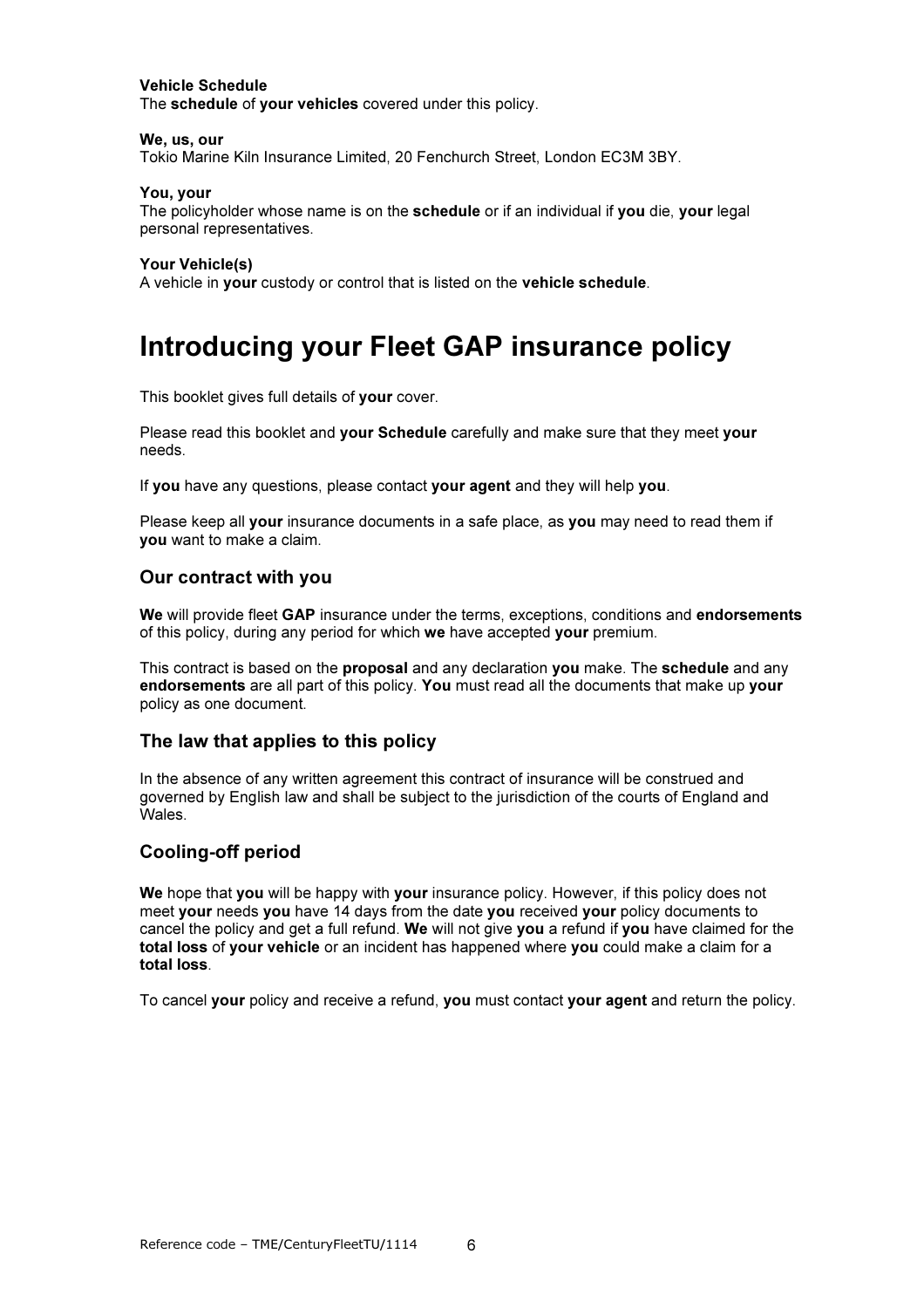### Making a claim

If you consider your vehicle is likely to be declared a total loss, here's what to do.

We hope you will find our service fast, efficient and friendly.

Call the claim line on 0330 111 3093. Lines are open between 09.00am and 17.00pm Monday to Friday (excluding bank holidays). Alternatively please send an email to info@notifyaclaim.co.uk or write to: Jackson Lee Underwriting, The Estate Office, Shadrack, Berry Pomeroy, Totnes, Devon, TQ9 6LR.

You will need to tell us within 90 days of your total loss occurring. When notifying us you will need to have the following information:

- your policy number;
- your details.

The claim team will send you a claim form. You must complete the claim form in full and return it to them. You must supply all information and assistance which we may reasonably require in establishing the amount of any payment under your insurance.

We may arrange for one of our representatives to visit you to help us investigate your claim.

IMPORTANT – It is a condition of this insurance cover that you do not accept a motor insurance settlement without first contacting the claim line.

We may at our option take over negotiations with the motor insurance policy underwriter or accident management company with respect to your total loss claim.

### Our customer-care policy

We aim to provide the best possible products and services. However, we are aware that despite our commitment, things may not always go as planned. We take complaints very seriously at Tokio Marine Kiln and aim to deal with them in a quick and efficient manner, and to your satisfaction.

If you wish to complain, you may do so in writing to the insurance advisor from whom you purchased this policy, or to The Complaints Manager, Tokio Marine Kiln Insurance Limited, 20 Fenchurch Street, London EC3M 3BY. You may also complain via email to complaint@tokiomarine.co.uk

Please state the nature of your complaint, the policy and/or claim number, the name of any claim handling organisation with whom you have been dealing and their reference number.

We will aim to answer your complaint as quickly as possible, and we will follow the procedure laid out below:

We will acknowledge your complaint within five working days,

We will aim to return to you within four weeks of your initial complaint with our resolution. If this is not possible, we will write to you within four weeks and explain why the issue has not yet been resolved, and give you a likely timescale of when our investigation will be concluded.

If your complaint requires a particularly complex investigation, we may need a further four weeks to conclude our investigation.

We will write to you again by the end of the eight weeks and explain the decision made on your complaint.

If you are unhappy with the outcome of your complaint or the way we have handled it you may be able to refer the matter to the Financial Ombudsman Service The contact details for the Financial Ombudsman Service are: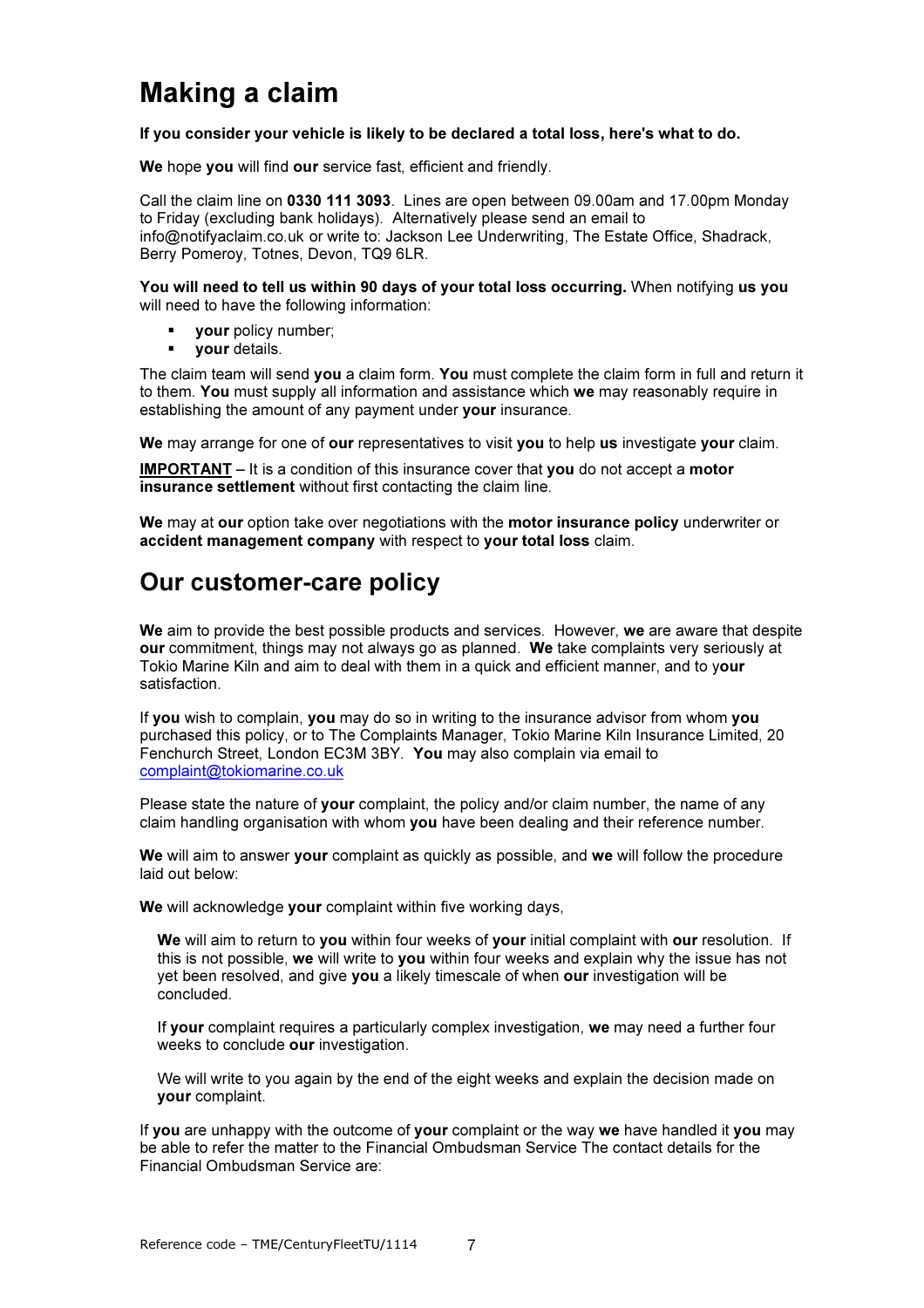The Financial Ombudsman Service, Exchange Tower, Harbour Exchange Square, London E14 9SR. Website: www.financial-ombudsman.org.uk Email: complaint.info@financialombudsman.org.uk Telephone: 0300 123 9 123 or 0800 023 4567.

The Financial Ombudsman Service offers a free and independent service to you, to help settle disputes between businesses providing financial services and their customers. Tokio Marine Kiln is a member of the Financial Ombudsman Service, and we will fully co-operate with their investigation to help reach a resolution.

The existence of this complaints procedure does not affect any right of legal action you may have against Tokio Marine Kiln Insurance Limited or any of our agents.

### Regulation

Tokio Marine Kiln Insurance Limited is authorised by the Prudential Regulation Authority and regulated by the Financial Conduct Authority and the Prudential Regulation Authority. Tokio Marine Kiln Insurance Limited is entered on the Financial Services Register under number 202574 on the Financial Conduct Authority's website. You can visit their website (www.fca.org.uk) which includes a register of all the firms they regulate, or you can phone them on 0800 111 6768.

#### Financial Services Compensation Scheme

Tokio Marine Kiln Insurance Limited, who underwrite this insurance is covered by the Financial Services Compensation Scheme (FSCS). You may be entitled to compensation from the scheme if they cannot meet their obligations. This depends upon the type of insurance and the circumstances of the claim. Most insurance contracts are covered for 90% of the claim. Further information is available from the Financial Conduct Authority or the FSCS. The FSCS can be visited on the web at www.fscs.org.uk or you can telephone them on 0800 678 1100 or 0207 741 4100.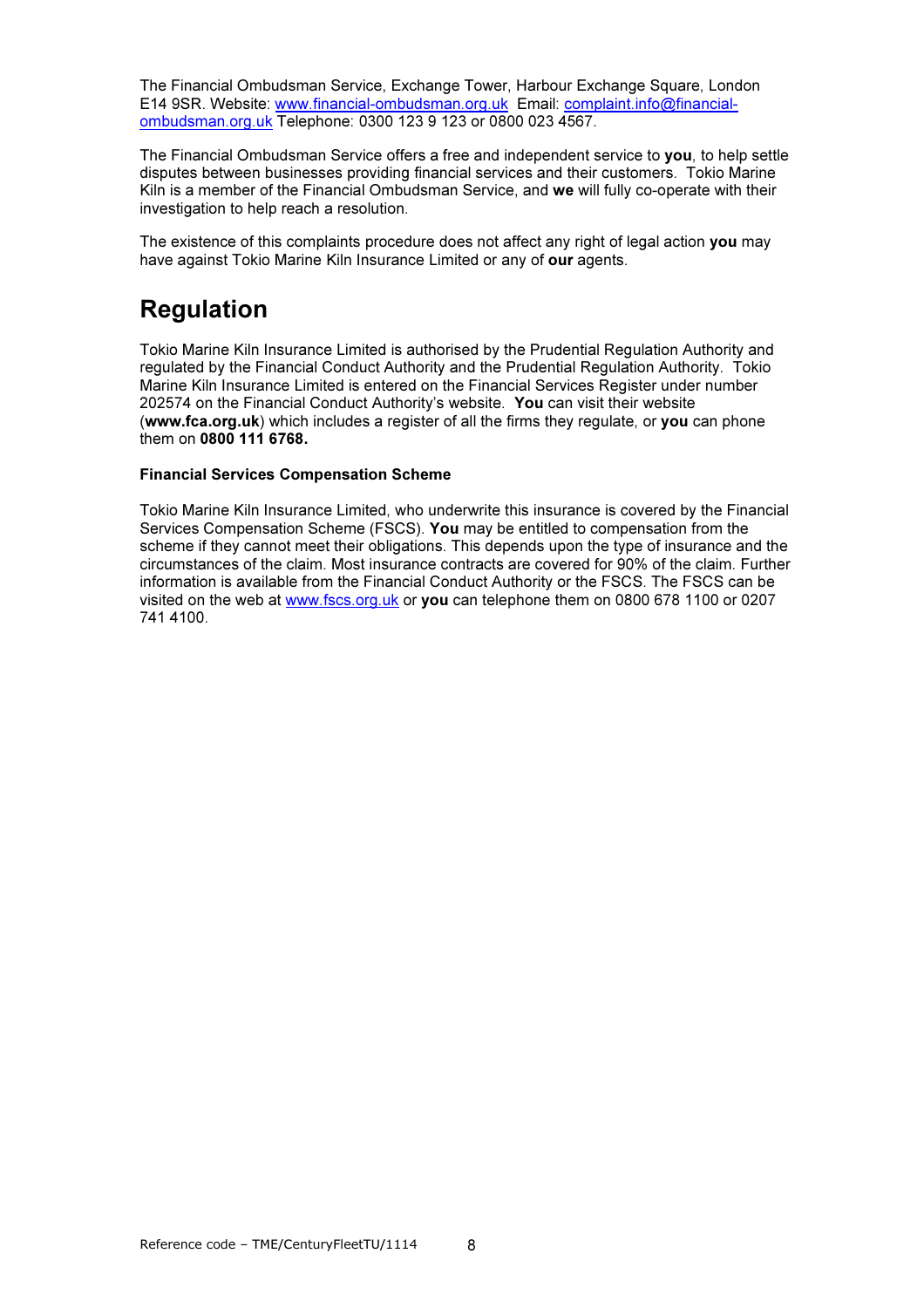### Your Fleet GAP cover

#### What we will cover:

1. Following the total loss of your vehicle during the period of insurance we will pay 25% of the total loss valuation up to the sum insured. Where the total loss valuation exceeds the market value of your vehicle, we reserve the right to use market value at the date of total loss, instead of the total loss valuation provided by the motor insurer.

Or;

2. If your vehicle is on a finance agreement we will pay your finance company on your behalf up to the sum insured for the amount that you owe to your finance company following the total loss of your vehicle where the early settlement amount exceeds the insured value;

Or;

3. If your vehicle is on a lease agreement we will pay your lease company on your behalf up to the sum insured for the amount that you owe to your lease company following the total loss of your vehicle where the termination charge exceeds the insured value.

Whichever is the greater.

This is provided you meet the following eligibility criteria throughout the period of your insurance:

- **vour vehicle** was under 10 years old at the **start date** of this policy;
- your vehicle is covered by a comprehensive motor insurance policy throughout the period of insurance;
- your vehicle is registered in the United Kingdom;
- your vehicle is not used for daily or weekly rental purposes;
- you are the owner or registered keeper or person/company named as the hirer/lessee in a contract hire/leasing agreement of the vehicle;
- you have paid the insurance premium for this policy.

#### What we will not cover

- Any claim where you have received a new replacement vehicle or cash equivalent of a new replacement vehicle under the terms of the **motor insurance policy** in respect of the **total** loss of your vehicle. (The balance of this cover can be transferred to the replacement vehicle on request).
- your vehicle if you have not claimed under the motor insurance policy or from a third party through an accident management company or your claim has not been settled as a total loss.
- your vehicle if it is insured on any type of Motor Trade motor insurance policy.
- your vehicle if it has been modified other than according with your vehicle's manufacturer's specification unless the modification is for mobility purposes or for driving school tuition. We will cover up to an additional £300 towards the modification.
- your vehicle if it is a Grey import.
- your vehicle if it is classified as Category A, B, C, D, or F total loss prior to the start date of this policy.
- your vehicle if it is manufactured in the United States of America and is not for the E.U. market or right hand drive.
- your vehicle if it is a commercial vehicle in excess of 44 tonnes gross vehicle weight.
- your vehicle if it is used as an emergency vehicle, bus, or invalid carrier.
- your vehicle if it is used for track days, road racing, rallying, pace making, speed testing or any other competitive event or as a taxi for private hire or minicab use or for hire as a chauffeur.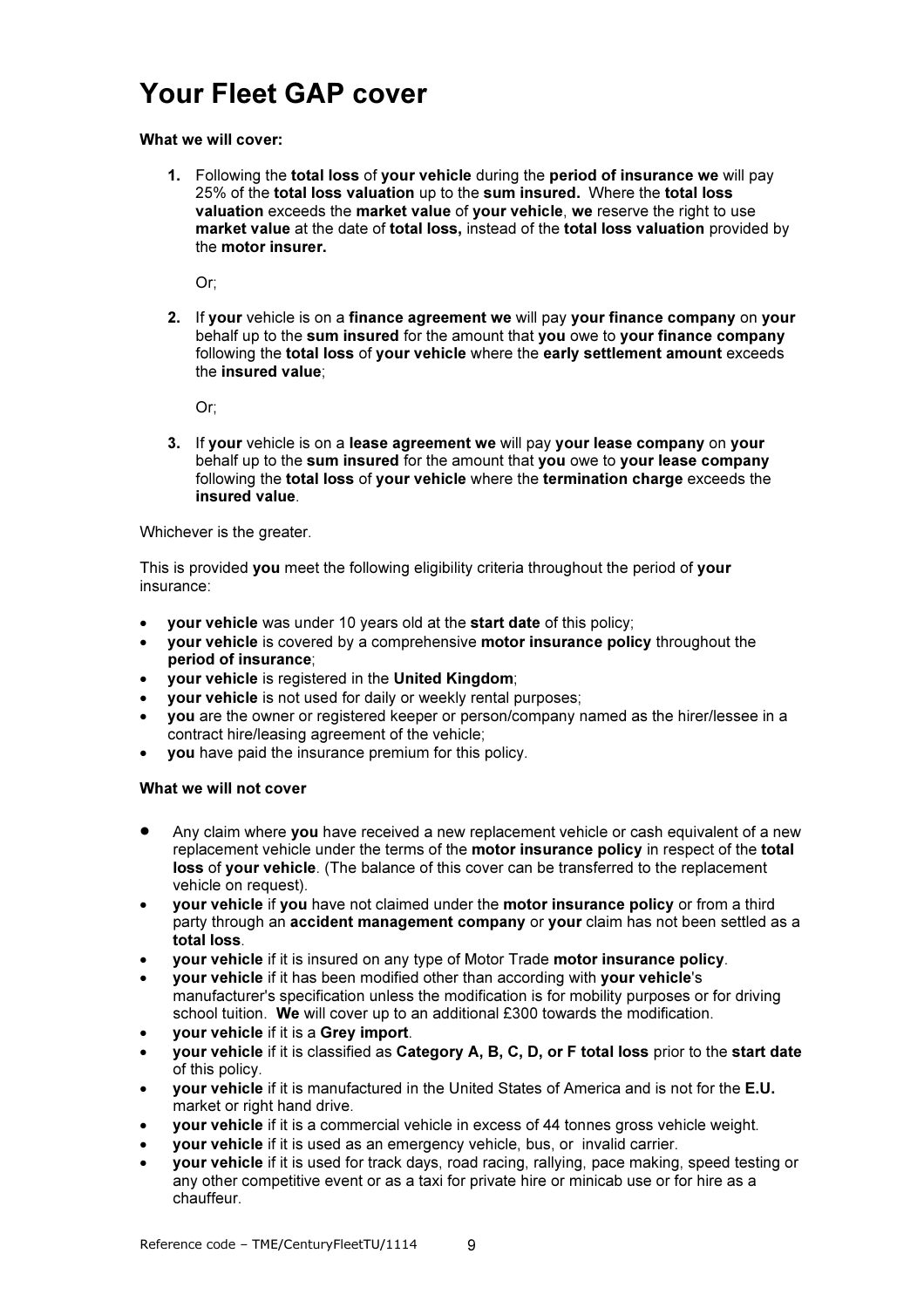- **vour vehicle** if it is driven by any person not holding a valid current licence to drive your vehicle.
- your vehicle if it is used for daily or weekly rental purposes.
- your vehicle if the total loss occurred after it was taken or driven without your consent by a family member, spouse or partner.
- your vehicle if the total loss occurred when being driven with your consent by any person who is not authorised under the **motor insurance policy**.
- your vehicle if the total loss occurred from you driving your vehicle, when intoxicated or under the influence of alcohol or drugs not prescribed by a medical practitioner or drugs prescribed by a medical practitioner where advice against driving has been given.
- your vehicle if the total loss occurred when unoccupied (that is, nobody is inside it) and is left:
	- unlocked; or
	- with the windows or roof open; or
	- with the keys inside (or on) your vehicle.
- Any loss of use of your vehicle or any other direct or indirect losses (such as travel costs or loss of earnings).
- Any theft or malicious damage claim which is not accompanied by a valid and substantiated crime reference number.
- Any recoverable VAT where you are VAT registered.
- Any negative equity.
- Any amount due not relating to the market value of your vehicle at date of purchase. (This policy only covers the part of the finance agreement relating to your vehicle itself, all other elements of the finance agreement and its related interest charges are excluded)
- Any excess deducted from your motor insurance settlement total loss claim on your vehicle.
- Any percentage or amount deducted from your motor insurance settlement total loss claim because of contributory negligence or due to the condition of your vehicle.
- The salvage value of your vehicle if you are not required to transfer the ownership to the insurer of the motor insurance policy.
- Any claim where the insurer of the motor insurance policy has offered to repair your vehicle but you have requested the claim to be dealt with on a total loss basis.
- Any total loss where the total loss occurred before the inception of this insurance.
- Any claim where the application or premium has not been received by the **administrator**.
- The total loss if it occurs outside the territorial limits.

### General exceptions under this policy

#### 1 Contracts

This policy does not cover any liability you have under an agreement or contract, unless you would have had that liability anyway.

#### 2 Earthquake

We will not cover any total loss if the loss or damage to your vehicle is caused by earthquakes.

#### 3 Fraud

We will not pay any claim and all cover under the policy will end from the date you (or anyone acting for you):

- make a false or exaggerated claim or support **your** claim with forged or fraudulent documents or evidence; or
- deliberately cause the loss or damage.

#### 4 Radioactivity

This policy does not cover any **total loss** caused by:

- ionising radiation or radioactive contamination from nuclear fuel or from burning nuclear fuel; or
- radioactive, poisonous, explosive or other dangerous properties of any explosive nuclear machinery or any part of it.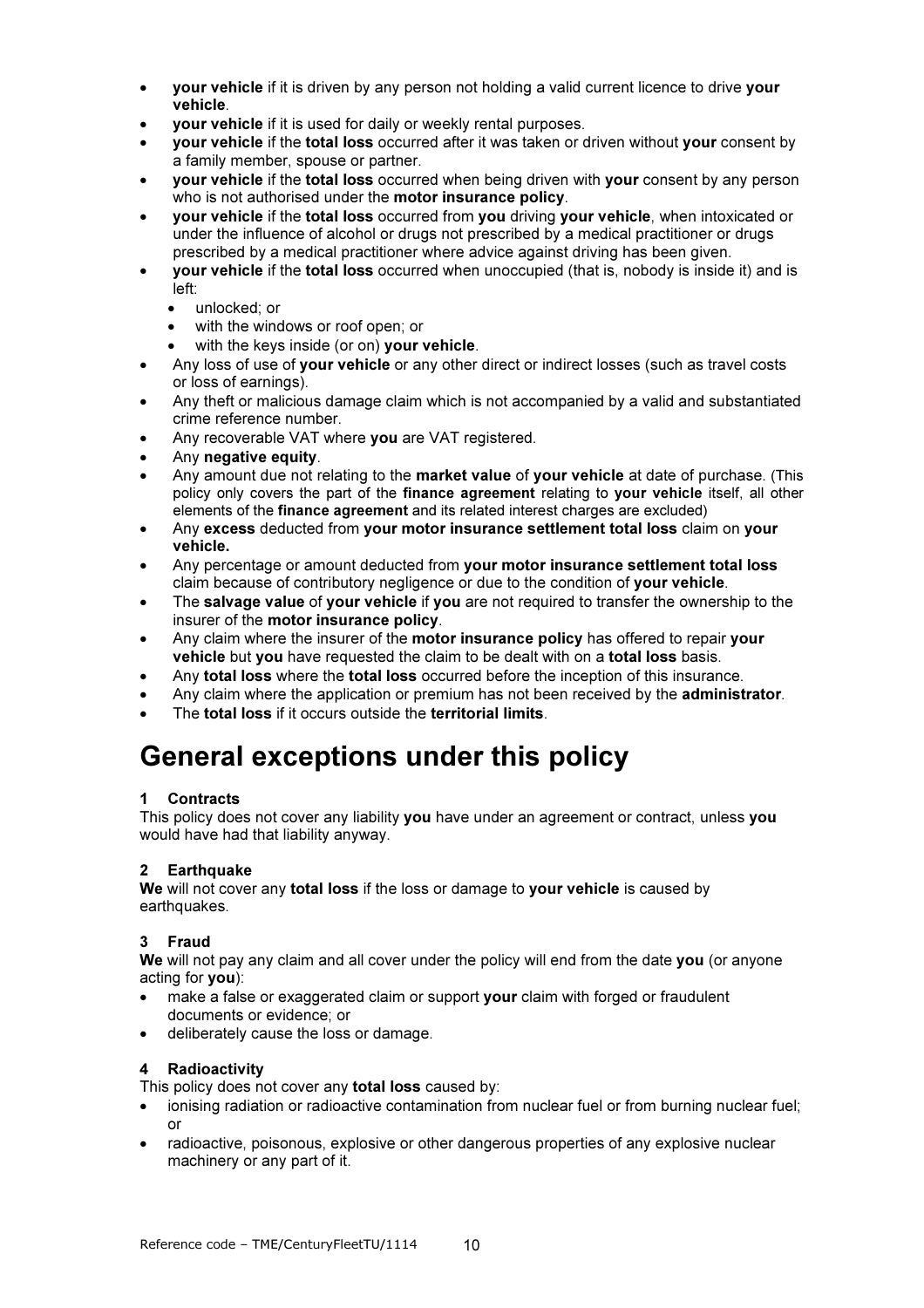#### 5 Riot

We will not cover any total loss if the loss or damage to your vehicle happens outside the United Kingdom that is caused by riot or civil commotion.

#### 6 War

This policy does not cover any **total loss** caused by war, invasion (whether or not war is declared), revolution, military force, or other hostile events, unless we must provide cover under the Road Traffic Acts.

#### 7. Acts of terrorism

This policy does not cover any **total loss** caused by **acts of terrorism** unless we must provide cover under the Road Traffic Acts.

### Conditions that apply to this policy

#### 1 Cancelling your cover

If this policy does not meet your needs, you have 14 days from the date you received your policy documents to cancel the policy and get a full refund. To cancel your policy within this 14 day period, please contact the broker who sold you your policy.

If you wish to cancel your policy after this 14-day period, please contact the broker who sold you your policy. The broker will provide you with a refund that is calculated on the basis of a refund proportionate to the unexpired term of the policy provided you have not had a successful claim.

Please note: An administration fee of £30 will be deducted from the calculated amount prior to any refund being paid. This will be waived if you purchase a new GAP policy through the administrator.

Any instructions to cancel must be provided in writing and the refund will be calculated from the date of receipt of your written request to cancel. We will not give you a refund if you have successfully claimed for the total loss of your vehicle or an incident has happened where you could have a successful claim for a **total loss**.

We reserve the right to cancel this policy by giving you thirty days' notice in writing, which we will send by recorded delivery to the most recent address we have for you.

#### 2 How to claim and how to tell us about claims which may be made against us

You must give us, as soon as possible, full details of any event that could lead to a claim under this policy.

#### You must not:

- negotiate to settle any claim; or
- offer or promise anything without our permission in writing.

We may, in your name, take over and deal with a claim and try to recover from others any money we have paid out under this policy. At all times you must give us whatever help we need.

For more information on how to claim please refer to page 7 under "making a claim".